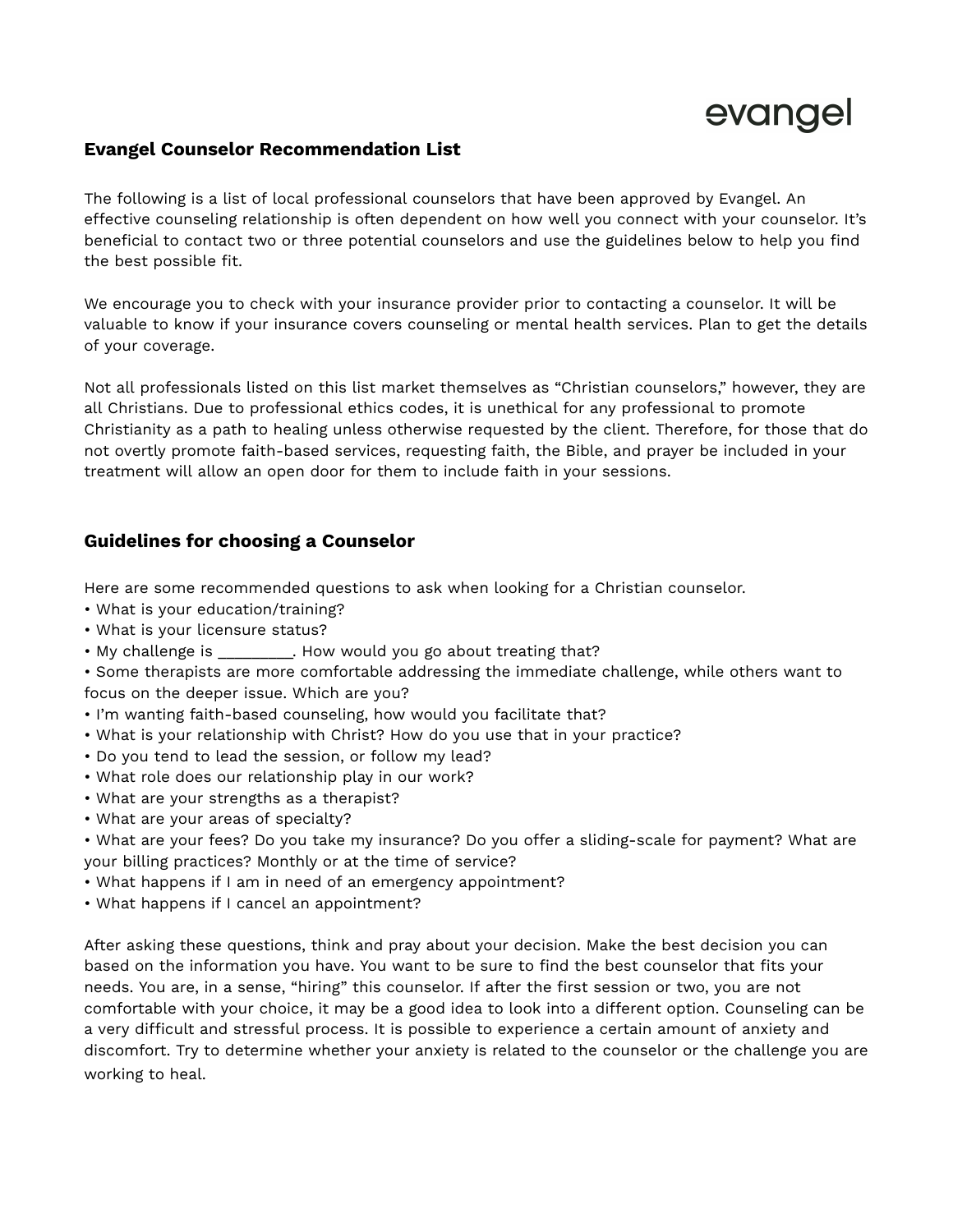## **When and How to End Counseling**

Ultimately, when to end counseling is your decision. There are some challenges that require a longer term of treatment while others may be effectively dealt with in 12 sessions or less. Be sure to discuss your progress with your counselor on a regular basis and agree together about the timing of concluding your sessions.

If you need any further guidance or have questions about professional counseling, please call Evangel at 701-255-0500.

## **Counselors**

**Aimee Kemmet** | Licensed Clinical Addiction Counselor | Good Road Recovery Center | (701) 751-8260 Ext. 122

Specialties: Addiction; case load is full but will assist in finding addiction resources. Contact for a brief meeting to explore addiction resource options.

**Amy Ham |** Licensed Professional Clinical Counselor | Aurora Mental Health | (701) 751-1545

Specialties: Children and adolescents.

**Anna Weisbeck** | Licensed Professional Counselor | Mindful Health Counseling & Wellness | (701) 751-0302

Specialties: Children, adolescents, trauma.

**Diana Gefroh** | Licensed Professional Clinical Counselor | Anchor Christian Counseling | (701) 255-3325

Specialties: Individual/child/family, trauma, anxiety, depression, learning disabilities, behavioral issues, conflict management, abuse, grief, relapse prevention.

**Harley Holden** | Licensed Professional Counselor | Anchor Christian Counseling | (701) 255-3325

Specialties: Depression, premarital/marital/family needs, sexual/mental/emotional abuse, boundaries, grief, anxiety, adult children of alcoholics, domestic violence, addictions.

**Jennifer Gatzke** | Licensed Professional Clinical Counselor | Beacon Counseling Services | (701) 214-5530